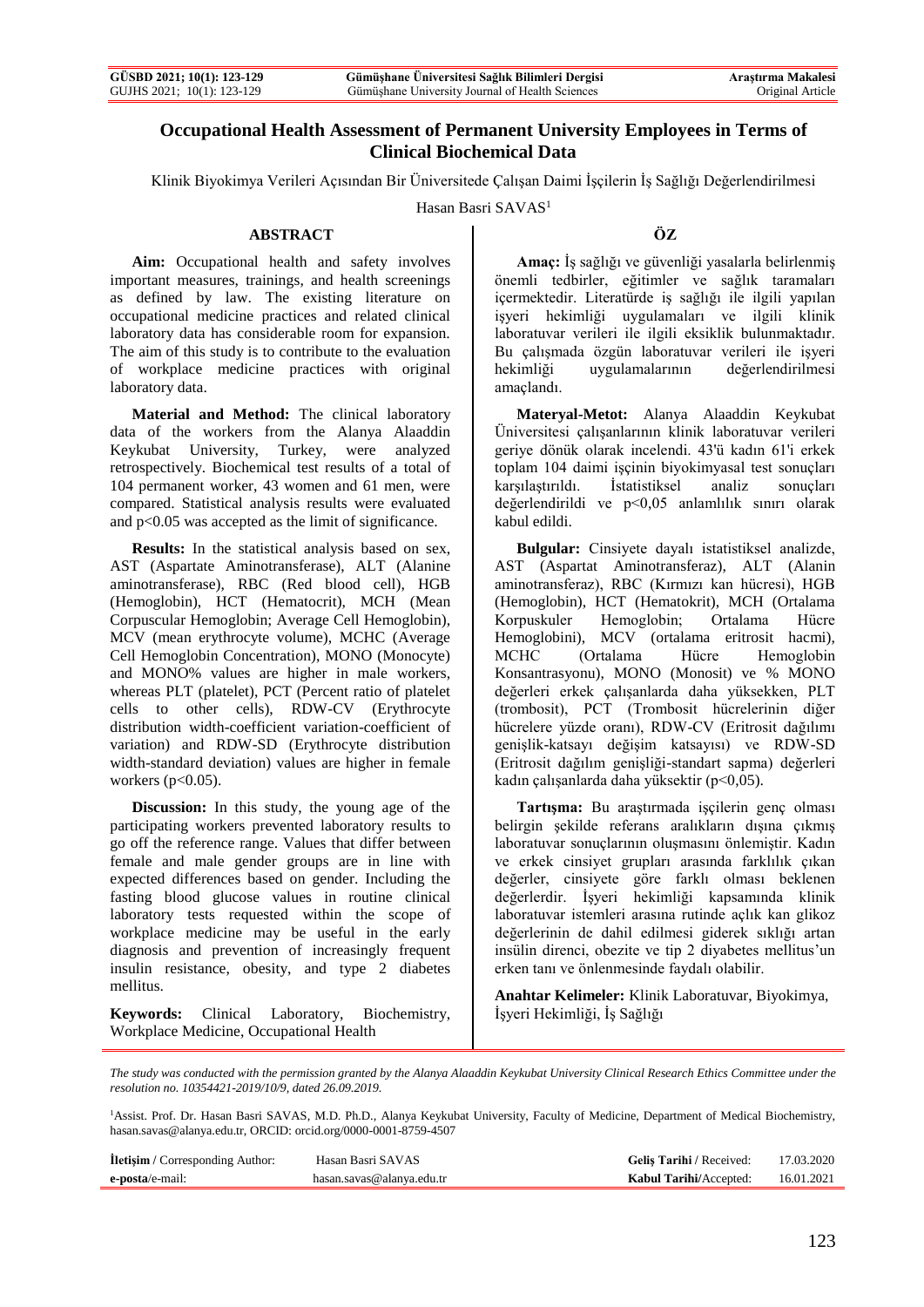# **INTRODUCTION**

Every year approximately 300 million occupational accidents take place, about 10 million employees are diagnosed with occupational diseases, and more than 3 million employees die for reasons related to working conditions worldwide.<sup>1</sup> This is a picture with grave health problems and economic loss. Several international associations and platforms as the International Labor Organization (ILO) work to ensure occupational health and safety. These efforts essentially comprise studies to identify related risks and to take effective measures in order to prevent illness and accidents. Medical practices undertaken for this purpose include standard medical examination before employment, assigning tasks compatible with the health status of the employees, vaccination and follow-up to ensure effectiveness, assessment of workplace environment factors, checking the risk factors in the workplace, providing healthcare in the workplace, health education and consultancy, regular examination and screenings. The purpose of periodic checks is both the early diagnosis of any disease in subjects with a healthy appearance and regular evaluation for specific purposes in accordance with the type of work and environmental factors in the workplace. Standard onboarding examinations and regular clinical examinations and screenings include requests of clinical laboratory tests. The evaluation of these clinical laboratory data is very important both in terms of evidence-based medicine and the documentation of the current situation.<sup>2</sup>

Workers in our study are classified as less dangerous because they work at the university. The nature of work in the Republic of Turkey following the initial examinations according to the current legislation, the personal characteristics of the worker, workplace hazard class and business qualities primarily made in the workplace with international standards, taking into account the risk assessment results in line; Periodic inspection is repeated at least every five years for jobs in less hazardous class.<sup>3</sup> For this reason, since the biochemical examinations will take a long period of five years, the parameters should be determined and evaluated very well.

Therefore, clinical laboratory data are a routine element in workplace medicine and contain valuable information. The existing literature on occupational medicine practices and related clinical laboratory data has considerable room for expansion.

The aim of this study is to contribute to the evaluation of workplace medicine practices with original laboratory data. Thus, the biochemistry data of occupational health screenings, which could not find enough place in the literature until today, will be discussed in an original way.

# **MATERIAL-METHODS**

**Ethical permission:** The study was conducted with the permission granted by the Alanya Alaaddin Keykubat University Clinical Research Ethics Committee under the resolution no. 10354421-2019/10/9, dated 26.09.2019.

**Scope of the study:** Workplace medical records of 104 people employed by the Alanya Alaaddin Keykubat University, Turkey were comparatively evaluated according to gender. These employees comprised of 43 women and 61 men between the ages 22-49. The relevant clinical laboratory data of the employees obtained during the occupational health screenings were analyzed retrospectively.

**Statistical analysis:** Kolmogorov-Smirnov test was performed for Test of Normality. Kolmogorov Smirnov test is perhaps the most known and used of the hypothesis tests that test the assumption of normality. If the z value shown as a result of the analysis and the significance level (asymp. sig.) Associated with it are significant at the p<.05 level, the hypothesis is rejected, and the distribution is decided to be not normal. If the value of  $p > .05$  is obtained, the hypothesis is accepted, and it is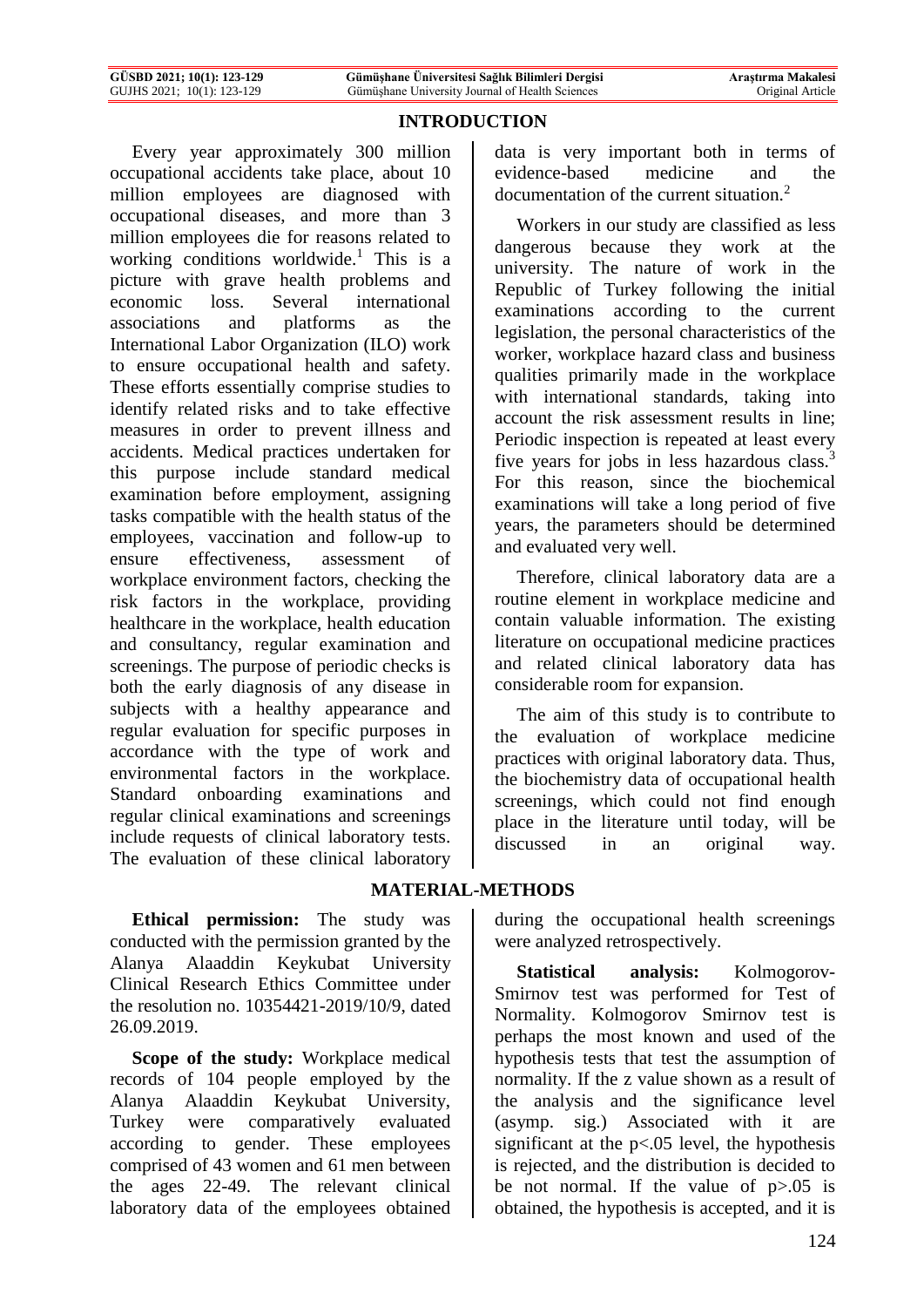| GÜSBD 2021; 10(1): 123-129 | Gümüşhane Üniversitesi Sağlık Bilimleri Dergisi | Arastırma Makalesi      |
|----------------------------|-------------------------------------------------|-------------------------|
| GUJHS 2021; 10(1): 123-129 | Gümüshane University Journal of Health Sciences | <b>Original Article</b> |

interpreted that the distribution does not show a significant difference from the normal distribution. It was evaluated that the laboratory parameters were distributed normally (p>0.05). Biochemical parameters were compared between groups according to gender with the parametric Independent Samples T Test. Firstly, homogeneity was evaluated with Levene's Test for Equality of Variances. Then the Independent Samples

The mean age and standard deviation of female and male groups were respectively  $34.86 \pm 6.15$  and  $33.23 \pm 5.80$  (mean  $\pm$ standard deviation). No significant difference was found between mean age values.

Kolmogorov-Smirnov test was performed for Test of Normality. It was evaluated that the laboratory parameters were distributed normally by Kolmogorov-Smirnov test (p>0.05). Then, statistical analysis was performed to compare the groups determined by gender. Descriptive statistics results were given in figure 1 below.

In the statistical analysis of the comparative evaluation of female (n=43) and male (n=61) employees, AST (Aspartate Aminotransferase), ALT (Alanine aminotransferase), RBC (Red blood cell, Red blood cell count), HGB (Hemoglobin), HCT (Hematocrit), MCH (Mean Corpuscular Hemoglobin; Average Cell Hemoglobin), MCV (mean erythrocyte volume), MCHC (Average Cell Hemoglobin Concentration), MONO (Monocyte) and MONO% values are higher in male workers, whereas PLT (platelet), PCT (Percent ratio of platelet cells to other cells), RDW-CV (Erythrocyte distribution width-coefficient variationcoefficient of variation) and RDW-SD (Erythrocyte distribution width-standard deviation) values are higher in female workers (p<0.05). Biochemical parameters were compared between groups according to gender with the parametric Independent Samples T Test. Firstly, homogeneity was evaluated with Levene's Test for Equality of Variances. Then the Independent Samples Test results were given in figure 2 below. Test sig. (2-tailed) value was checked in accordance with the homogeneity condition.<sup>4</sup> ROC (Receiver Operating Characteristic) curves were drawn for all biochemical parameters. The areas under the Roc curve were determined. Statistical significance was accepted as  $p \le 0.05$ . The size of the area under the ROC curve indicates how significant the result is.

# **RESULT AND DISCUSSION**

The Roc curves of all biochemical and CBC parameters were drawn and given in figure 3 below. The area information under the Roc curve is given in figure 4 below.

|                    |               | Group Statistics |          |                   |                    |
|--------------------|---------------|------------------|----------|-------------------|--------------------|
|                    |               | N                | Mean     | Std.<br>Deviation | Std. Error<br>Mean |
| Sex                |               |                  |          |                   |                    |
| Urea               | Female        | 43               | 19.7674  | 5.96353           | 90943              |
|                    | Male          | 61               | 27,3934  | 6,53778           | ,83708             |
| Creatinine         | Female        | 43               | ,7209    | .07348            | .01121             |
|                    | Male          | 61               | .8689    | ,10020            | .01283             |
| AST                | Female        | 43               | 16,3023  | 4.87235           | ,74303             |
|                    | Male          | 61               | 19,0984  | 5,70294           | .73019             |
| <b>ALT</b>         | Female        | 43               | 17,8837  | 9.90000           | 1.50974            |
|                    | Male          | 61               | 24,3279  | 11,63575          | 1,48981            |
| Hgfh               | <b>Female</b> | 43               | 107,9302 | 9.42741           | 1,43767            |
|                    | Male          | 61               | 110.7377 | 9.52173           | 1.21913            |
| WBC                | Female        | 43               | 7,4500   | 1,74833           | ,26662             |
|                    | Male          | 61               | 7.5072   | 1.82472           | ,23363             |
| <b>RBC</b>         | Female        | 43               | 4,6977   | .53330            | .08133             |
|                    | Male          | 61               | 5.1946   | .48475            | ,06207             |
| <b>HGB</b>         | Female        | 43               | 12,5070  | 1.34755           | ,20550             |
|                    | Male          | 61               | 15.0426  | 1,29105           | ,16530             |
| HCT                | <b>Female</b> | 43               | 37,3070  | 3,46653           | .52864             |
|                    | Male          | 61               | 43,5869  | 3,26504           | ,41805             |
| <b>PLT</b>         | Female        | 43               | 284.5581 | 54.09617          | 8.24959            |
|                    | Male          | 61               | 242,5246 | 42,74678          | 5,47316            |
|                    |               | 43               | 27,3535  | 3,13045           | ,47739             |
| MCH                | Female        |                  |          |                   |                    |
|                    | Male          | 61<br>43         | 29,1080  | 2,38896           | 30588<br>1.01008   |
| <b>MCV</b>         | Female        |                  | 81,1163  | 6,62351           |                    |
|                    | Male          | 61               | 83,6705  | 5,64967           | .72337             |
| <b>MCHC</b>        | <b>Female</b> | 43               | 33.3488  | 1.43749           | ,21921             |
|                    | Male          | 61               | 34,6049  | 1,00090           | ,12815             |
| PCT                | Female        | 43               | ,2991    | ,05735            | ,00875             |
|                    | Male          | 61               | ,2467    | ,03893            | .00498             |
| <b>MPV</b>         | Female        | 43               | 10,3814  | ,86196            | .13145             |
|                    | Male          | 61               | 10,2574  | ,76343            | ,09775             |
| <b>PDW</b>         | <b>Female</b> | 43               | 11.8744  | 2,01259           | .30692             |
|                    | Male          | 61               | 11.7328  | 1.72913           | ,22139             |
| <b>EOSPercent</b>  | Female        | 43               | 2,3005   | 1,84829           | ,28186             |
|                    | Male          | 61               | 2.4070   | 1.19861           | ,15347             |
| <b>LYMP</b>        | Female        | 43               | 2,1907   | .61881            | .09437             |
|                    | Male          | 61               | 2.4385   | .65448            | ,08380             |
| <b>LYMPPercent</b> | Female        | 43               | 31,5930  | 9,60368           | 1,46455            |
|                    | Male          | 61               | 33,3967  | 6,12133           | ,78376             |
| <b>MONOPercent</b> | Female        | 43               | 7,2860   | 1,67894           | .25604             |
|                    | Male          | 61               | 8,2213   | 1,92303           | ,24622             |
| <b>BASOPercent</b> | Female        | 43               | ,4953    | ,16612            | ,02533             |
|                    |               | 61               | ,5361    | ,20578            | ,02635             |
|                    | Male          |                  |          |                   |                    |
| <b>NEUPercent</b>  | Female        | 43               | 58.9698  | 9.18307           | 1.40041            |
|                    | Male          | 61               | 55,6426  | 7,08537           | .90719             |
| <b>NEU</b>         | Female        | 43               | 4.3207   | 1.55870           | ,23770             |
|                    | Male          | 61               | 4,1946   | 1,28872           | .16500             |
| <b>EOS</b>         | Female        | 43               | ,1665    | ,14149            | .02158             |
|                    | Male          | 61               | ,1825    | ,10612            | ,01359             |
| <b>BASO</b>        | Female        | 43               | ,0370    | ,01489            | ,00227             |
|                    | Male          | 61               | ,0395    | .01586            | .00203             |
| <b>MONO</b>        | Female        | 43               | ,5233    | ,14257            | .02174             |
|                    | Male          | 61               | ,6079    | ,18926            | ,02423             |
| PLCR               | Female        | 43               | 27,4977  | 7,47684           | 1,14021            |
|                    | Male          | 61               | 26,7016  | 7.03370           | .90057             |
| <b>RDWCV</b>       | Female        | 43               | 13,6233  | 1,71365           | ,26133             |
|                    | Male          | 61               | 12,6852  | 1.12277           | ,14376             |
| <b>RDWSD</b>       | Female        | 43               | 39,9326  | 3,64422           | ,55574             |
|                    | Male          | 61               | 38,3705  | 2.39787           | ,30702             |
| IG                 | Female        | 43               | ,0202    | ,01058            | ,00161             |
|                    | Male          | 61               | ,0248    | ,01501            | ,00192             |
| <b>IGPercent</b>   | <b>Female</b> | 43               | ,2698    | ,12447            | ,01898             |
|                    |               |                  |          |                   |                    |
|                    | <u>Male</u>   | 61               | ,3295    | ,19352            | ,02478             |

**Figure 1. Descriptive Statistics of Clinical Biochemistry Laboratory Data for the Workers**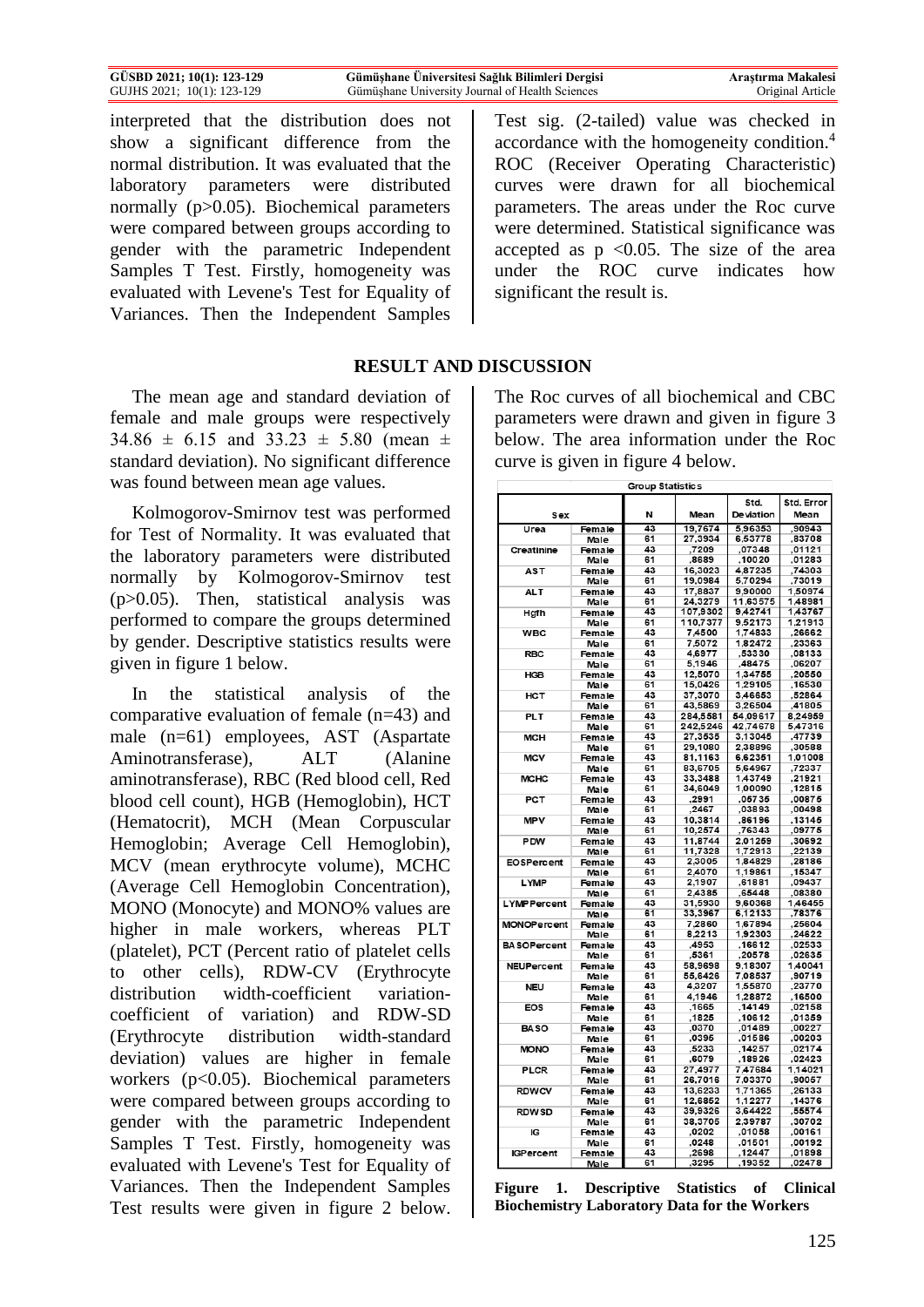| GÜSBD 2021; 10(1): 123-129 | Gümüşhane Üniversitesi Sağlık Bilimleri Dergisi | Arastırma Makalesi |
|----------------------------|-------------------------------------------------|--------------------|
| GUJHS 2021; 10(1): 123-129 | Gümüshane University Journal of Health Sciences | Original Article   |

**Figure 1 Explanation:** AST (Aspartate Aminotransferase), ALT (Alanine aminotransferase) eGFR (Estimated glomerular filtration rate), WBC (White blood cell; leukocyte count), RBC (Red blood cell, Red blood cell count), HGB (Hemoglobin), HCT (Hematocrit), PLT (Platelet), MCH (Mean Corpuscular Hemoglobin; Average Cell Hemoglobin), MCV (mean erythrocyte volume), MCHC (Average Cell Hemoglobin Concentration), PCT (Percent ratio of platelet cells to other cells), MPV (Average platelet volume), PDW

(Platelet Distribution Width), EOS (Eosinophil), LYM (Lymphocyte), MONO (Monocyte), BASO (Basophil), P-LCR (Large platelet cell ratio), RDW-CV (Erythrocyte distribution width-coefficient variation-coefficient of variation), RDW-SD (Erythrocyte distribution width-standard deviation), IG (Immature Granulocyte). Percent: Percentage (%). Clinical laboratory parameters were evaluated according to gender, mean, standard deviation and standard error values.

|                    | Independent Samples Test                               |        |                                                              |                      |                                         |                 |                          |                       |                       |                      |
|--------------------|--------------------------------------------------------|--------|--------------------------------------------------------------|----------------------|-----------------------------------------|-----------------|--------------------------|-----------------------|-----------------------|----------------------|
|                    | <b>Levene's Test</b>                                   |        |                                                              |                      |                                         |                 |                          |                       |                       |                      |
| Parameters         |                                                        |        | for Equality of<br>Variances<br>t-test for Equality of Means |                      |                                         |                 |                          |                       |                       |                      |
|                    |                                                        |        |                                                              | Interval of the      |                                         |                 |                          |                       |                       |                      |
|                    |                                                        |        |                                                              |                      | Sig. (2-<br>Std. Frror<br>Mean<br>Lower |                 |                          | Upper                 |                       |                      |
| Urea               | <b>Foual variances assumed</b>                         | 1,464  | Sia<br>,229                                                  | $-6.072$             | df<br>102                               | tailed)<br>.000 | Difference<br>$-7.62600$ | Difference<br>1.25599 | 10,11725              | $-5,13475$           |
|                    | Equal variances not assumed                            |        |                                                              | .6.170               | 95.386                                  | ,000            | 7.62600                  | 1.23603               | .10.07969             | $-5.17231$           |
| Creatinine         | Equal variances assumed                                | 5,911  | ,017                                                         | $-8,239$             | 102                                     | ,000            | $-.14792$                | ,01795                | $-18353$              | $-11231$             |
|                    | Equal variances not assumed                            |        |                                                              | $-8,684$             | 101,815                                 | ,000            | $-.14792$                | .01703                | $-18171$              | .11413               |
| AST                | Equal variances assumed                                | 1.638  | .203                                                         | $-2,612$             | 102                                     | ,010            | -2,79604                 | 1,07057               | 4,91951               | $-67256$             |
|                    | Equal variances not assumed                            |        |                                                              | $-2,684$             | 98.190                                  | ,009            | -2.79604                 | 1.04176               | 4.86332               | $-72875$             |
| ALT                | Equal variances assumed                                | 4,213  | .043                                                         | $-2,954$             | 102                                     |                 | $-6.44415$               | 2.18125               | 10,77065              | $-2, 11765$          |
|                    | <b>Foual variances not assumed</b>                     |        |                                                              | $-3,038$             | 98.345                                  | ,004<br>,003    | $-6,44415$               | 2,12104               | 10,65310              | 2.23519              |
| <b>Hgfh</b>        | Equal variances assumed                                | .299   | .586                                                         | $-1.487$             | 102                                     | .140            | -2.80747                 | 1.88827               | $-6.55284$            | .93790               |
|                    | <b>Foual variances not assumed</b>                     |        |                                                              | $-1,489$             | 91,134                                  | ,140            | $-2.80747$               | 1.88498               | $-6,55169$            | ,93674               |
| <b>WBC</b>         | Equal variances assumed                                | ,481   | ,489                                                         | $-.160$              | 102                                     | ,873            | $-.05721$                | ,35716                | $-76563$              | ,65120               |
|                    | Equal variances not assumed                            |        |                                                              | $-161$               | 92.915                                  | ,872            | $-05721$                 | ,35450                | $-76118$              | .64676               |
| R <sub>RC</sub>    | Equal variances assumed                                | .405   | .526                                                         | 4,939                | 102                                     | ,000            | $-.49692$                | ,10062                | $-0.69649$            | $-29734$             |
|                    | Equal variances not assumed                            |        |                                                              | -4,857               | 84,989                                  | ,000,           | $-49692$                 | .10231                | $-70033$              | $-29350$             |
| HGB                | Equal variances assumed                                |        | .478                                                         | $-9.687$             | 102                                     |                 | $-2.53565$               |                       | $-3.05486$            | $-2.01643$           |
|                    | Equal variances not assumed                            | ,507   |                                                              | $-9,614$             | 88.113                                  | ,000<br>,000    | $-2.53565$               | ,26177<br>,26373      | $-3,05975$            | $-2,01154$           |
| <b>HCT</b>         | Equal variances assumed                                |        | ,521                                                         | $-9,416$             | 102                                     |                 | $-6.27991$               | .66695                | $-7.60280$            | $-4.95701$           |
|                    | Equal variances not assumed                            | ,414   |                                                              | $-9,318$             | 87,109                                  | ,000<br>,000    | $-6,27991$               | ,67396                | $-7,61946$            | 4,94036              |
| PLT                | Equal variances assumed                                | 4.622  | 034                                                          | 4,421                | 102                                     | ,000            | 42,03355                 | 9,50762               | 23.17523              | 60,89186             |
|                    | Equal variances not assumed                            |        |                                                              |                      |                                         |                 |                          |                       |                       |                      |
| <b>MCH</b>         | Equal variances assumed                                | 3.353  | ,070                                                         | 4,246<br>$-3,241$    | 76,708<br>102                           | ,000<br>,002    | 42,03355<br>$-1,75454$   | 9,90006<br>.54139     | 22,31881<br>-2,82838  | 61,74829<br>$-68071$ |
|                    | Equal variances not assumed                            |        |                                                              | $-3,095$             | 74,745                                  | ,003            | $-1,75454$               | 56697                 | $-2,88408$            |                      |
| <b>MCV</b>         | Equal variances assumed                                | 1.066  | .304                                                         | $-2.113$             | 102                                     | .037            | $-2.55421$               | 1.20859               | 4.95144               | $-0.62501$           |
|                    | Equal variances not assumed                            |        |                                                              | $-2.056$             | 81,181                                  | .043            | $-2.55421$               | 1.24238               | $-5.02608$            | $-15698$<br>$-08235$ |
| <b>MCHC</b>        | Equal variances assumed                                | 9,373  | ,003                                                         | $-5,256$             | 102                                     | ,000            | $-1,25608$               | ,23896                | $-1,73005$            | $-78211$             |
|                    | Equal variances not assumed                            |        |                                                              | -4,947               | 69,898                                  | ,000            | $-1,25608$               | ,25393                | $-1,76253$            | $-74963$             |
| PC <sub>T</sub>    | Equal variances assumed                                | 9.244  | ,003                                                         | 5,547                | 102                                     | ,000            | ,05235                   | .00944                | ,03363                | .07107               |
|                    | Equal variances not assumed                            |        |                                                              | 5,200                | 68,645                                  | ,000            | .05235                   | ,01007                |                       | .07243               |
| MPV                | Equal variances assumed                                | .911   | ,342                                                         | .773                 | 102                                     | .441            | 12402                    | 16038                 | ,03226<br>$-19410$    | .44214               |
|                    | Equal variances not assumed                            |        |                                                              |                      |                                         |                 |                          |                       |                       |                      |
| PDW                | Equal variances assumed                                | ,862   | ,355                                                         | ,757<br>,384         | 83,433<br>102                           | ,451<br>,702    | ,12402<br>,14163         | ,16381<br>,36860      | ,20176<br>$-.58948$   | ,44980<br>,87274     |
|                    | Equal variances not assumed                            |        |                                                              |                      |                                         |                 |                          |                       |                       |                      |
| EOSPercent         | Equal variances assumed                                |        | .316                                                         | ,374                 | 81.612<br>102                           | .709            | ,14163                   | ,37843                | $-61125$              | .89451<br>48608      |
|                    | Equal variances not assumed                            | 1,017  |                                                              | $-.357$              |                                         | ,722            | $-.10658$                | ,29880                | $-0.69925$            | 53409                |
| I YMP              | Equal variances assumed                                |        |                                                              | $-332$               | 66,502                                  | ,741            | $-10658$                 | .32093                | $-74726$              |                      |
|                    | Equal variances not assumed                            | .109   | ,742                                                         | $-1,945$             | 102                                     | ,055            | $-.24783$                | 12744                 | $-50061$              | ,00496               |
| LYMPPercent        | <b>Equal variances assumed</b>                         |        | .009                                                         | $-1,964$<br>$-1.169$ | 93,609<br>102                           | .053            | $-.24783$<br>$-1.80370$  | .12620                | $-49842$<br>4.86350   | .00276<br>1.25610    |
|                    | Equal variances not assumed                            | 7,176  |                                                              |                      |                                         | ,245            |                          | 1,54263               |                       |                      |
| <b>MONOPercent</b> | Equal variances assumed                                | .458   | .500                                                         | $-1,086$<br>$-2.572$ | 65,728<br>102                           | ,282<br>.012    | $-1,80370$<br>.93526     | 1,66108<br>.36369     | $-5,12040$<br>1.65664 | 1,51300              |
|                    | Equal variances not assumed                            |        |                                                              |                      |                                         |                 |                          |                       |                       | $-21389$             |
| <b>BASOPercent</b> | Equal variances assumed                                |        |                                                              | $-2,633$             | 97,332                                  | ,010            | $-.93526$                | ,35522                | $-1,64024$            | $-23029$             |
|                    | Equal variances not assumed                            | 2.457  | .120                                                         | $-1,074$             | 102                                     | .286            | $-.04072$                | .03792                | $-11594$              | .03450               |
| NEUPercent         | Equal variances assumed                                | 3.721  | .057                                                         | $-1.114$<br>2.085    | 100.054<br>102                          | .268<br>.040    | $-.04072$                | .03655<br>1.59613     | $-11323$<br>.16122    | .03180<br>6.49307    |
|                    | Equal variances not assumed                            |        |                                                              |                      |                                         |                 | 3,32714                  |                       |                       |                      |
| NFII               | Equal variances assumed                                |        |                                                              | 1,994                | 75,357                                  | ,050            | 3,32714                  | 1.66857               | .00344                | 6,65085              |
|                    | Equal variances not assumed                            | 1.066  | .304                                                         | .450                 | 102                                     | .653            | ,12611                   | .28000                | $-42927$              | .68149               |
| EOS                | Foual variances assumed                                |        |                                                              | ,436                 | 79,334                                  | ,664            | ,12611                   | ,28936                | $-44981$              | ,70202               |
|                    | Equal variances not assumed                            | ,460   | ,499                                                         | $-0.657$             | 102                                     | ,513            | $-.01595$                | ,02428                | $-06411$              | ,03221               |
|                    |                                                        |        |                                                              | $-0.625$             | 73,794                                  | ,534            | $-.01595$                | ,02550                | $-.06676$             | ,03486               |
| <b>BASO</b>        | Equal variances assumed                                | ,051   | ,822                                                         | $-0.822$             | 102                                     | ,413            | $-.00253$                | .00308                | $-00864$              | .00358               |
| <b>MONO</b>        | Equal variances not assumed<br>Equal variances assumed |        |                                                              | $-.831$              | 93,971                                  | ,408            | $-.00253$                | ,00305                | .00858                | .00352               |
|                    | Equal variances not assumed                            | 2.713  | ,103                                                         | $-2.477$             | 102                                     | .015            | $-.08461$                | .03417                | $-15238$              | $-01685$             |
| PLCR               |                                                        |        |                                                              | $-2,599$             | 101.509                                 | .011            | $-.08461$                | ,03256                | $-14919$              | $-0.02003$           |
|                    | Equal variances assumed<br>Equal variances not assumed | ,333   | ,565                                                         | ,554                 | 102                                     | ,581            | ,79604                   | 1,43755               | $-2,05534$            | 3,64741              |
| RDWCV              |                                                        |        |                                                              | ,548                 | 87.037                                  | ,585            | .79604                   | 1,45296               | $-2.09187$            | 3,68394              |
|                    | Equal variances assumed<br>Equal variances not assumed | 13,207 | ,000                                                         | 3,373                | 102                                     | ,001            | ,93801                   | ,27811                | ,38638                | 1,48964              |
| RDWSD              | Equal variances assumed                                |        |                                                              | 3,145                | 66,972                                  | ,002            | .93801                   | ,29826                | ,34268                | 1,53334              |
|                    | Equal variances not assumed                            | 4,105  | ,045                                                         | 2,637                | 102                                     | ,010            | 1,56207                  | ,59238                | ,38707                | 2,73706              |
|                    |                                                        |        |                                                              | 2,460                | 67,169                                  | .016            | 1.56207                  | .63490                | .29485                | 2.82928              |
| IG                 | Equal variances assumed                                | 3,277  | .073                                                         | $-1.699$             | 102                                     | .092            | $-.00452$                | .00266                | .00980                | 00076                |
|                    | Equal variances not assumed                            |        |                                                              | $-1.802$             | 101.999                                 | .074            | $-.00452$                | .00251                | .00950                | ,00046               |
| IGPercent          | Equal variances assumed                                | 1.416  | .237                                                         | $-1.780$             | 102                                     | ,078            | $-.05974$                | ,03356                | $-12631$              | ,00683               |
|                    | Equal variances not assumed                            |        |                                                              | $-1.914$             | 101.265                                 | .058            | $-0.5974$                | ,03121                | $-12166$              | ,00217               |

**Figure 2. The Statistics of Clinical Biochemistry Laboratory Data for the Workers**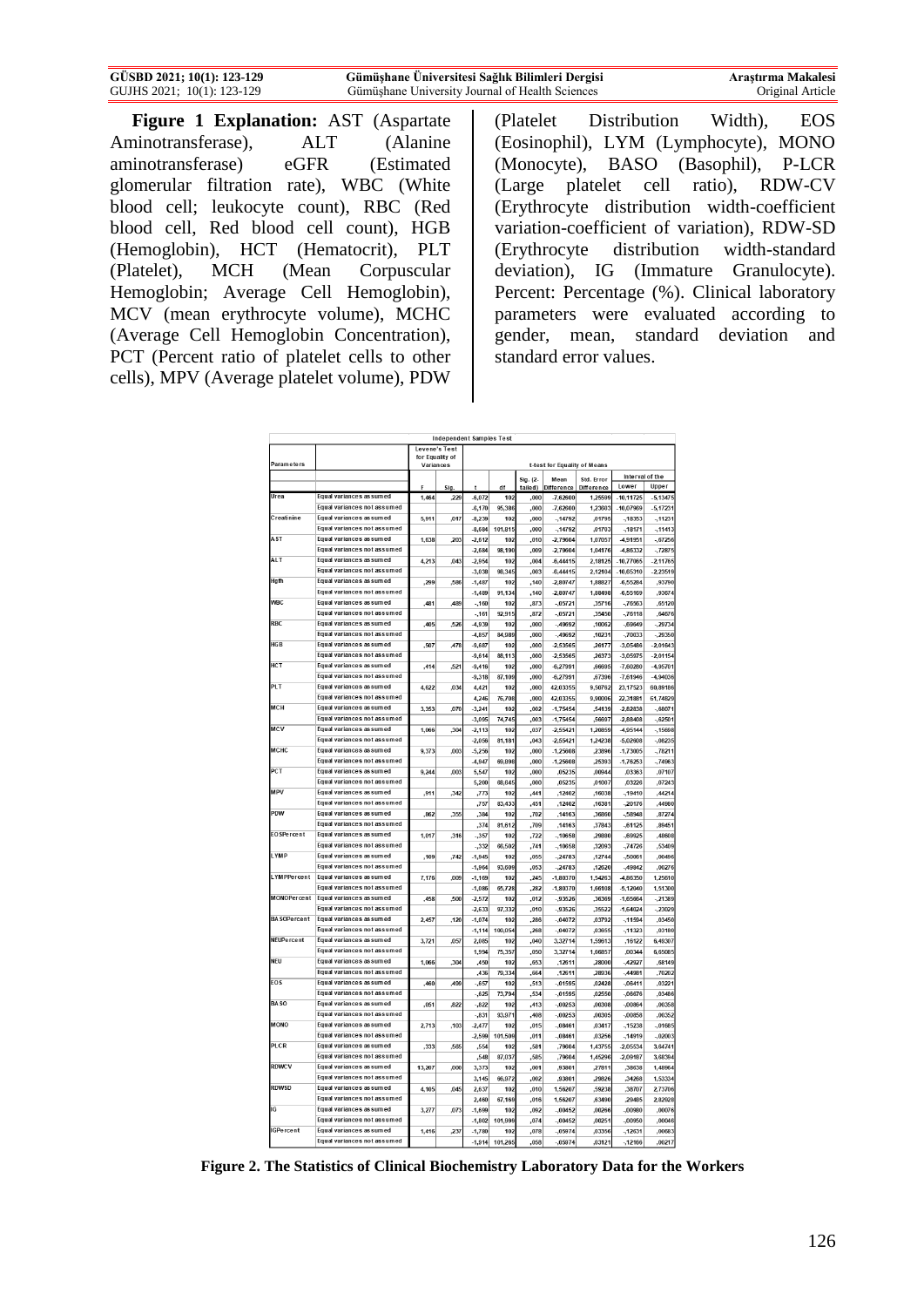**Figure 2 Explanation:** AST (Aspartate Aminotransferase), ALT (Alanine aminotransferase) eGFR (Estimated glomerular filtration rate), WBC (White blood cell; leukocyte count), RBC (Red blood cell, Red blood cell count), HGB (Hemoglobin), HCT (Hematocrit), PLT (Platelet), MCH (Mean Corpuscular Hemoglobin; Average Cell Hemoglobin), MCV (mean erythrocyte volume), MCHC (Average Cell Hemoglobin Concentration), PCT (Percent ratio of platelet cells to other cells), MPV (Average platelet volume), PDW ( Platelet Distribution Width), EOS (Eosinophil), LYM (Lymphocyte), MONO (Monocyte), BASO (Basophil), P-LCR (Large platelet cell ratio), RDW-CV (Erythrocyte distribution width-coefficient variation-coefficient of variation), RDW-SD (Erythrocyte distribution width-standard deviation), IG (Immature Granulocyte). Percent: Percentage (%). Biochemical parameters were compared between groups according to gender with the parametric Independent Samples T Test.  $p<0.05=$ Statistically significant difference.



**Figure 3. Roc Curve of Laboratory Parameters**

| Area Under the Curve                                                                                                                                                                                                                                                                                                                                                                         |      |                         |                                                    |                                       |                |  |
|----------------------------------------------------------------------------------------------------------------------------------------------------------------------------------------------------------------------------------------------------------------------------------------------------------------------------------------------------------------------------------------------|------|-------------------------|----------------------------------------------------|---------------------------------------|----------------|--|
|                                                                                                                                                                                                                                                                                                                                                                                              |      |                         |                                                    | Asymptotic 95%<br>Confidence Interval |                |  |
| <b>Test Result</b><br>Variable(s)                                                                                                                                                                                                                                                                                                                                                            | Area | Std. Error <sup>a</sup> | Lower<br>As ymptotic<br>Bound<br>Sig. <sup>b</sup> |                                       | Upper<br>Bound |  |
| Urea                                                                                                                                                                                                                                                                                                                                                                                         | .814 | .043                    | 000.                                               | .729                                  | .898           |  |
| Creatinine                                                                                                                                                                                                                                                                                                                                                                                   | .888 | .032                    | .000                                               | .824                                  | ,951           |  |
| <b>AST</b>                                                                                                                                                                                                                                                                                                                                                                                   | .660 | ,054                    | ,006                                               | .553                                  | .767           |  |
| <b>ALT</b>                                                                                                                                                                                                                                                                                                                                                                                   | ,686 | ,053                    | ,001                                               | ,582                                  | ,790           |  |
| Hgfh                                                                                                                                                                                                                                                                                                                                                                                         | .599 | ,056                    | ,087                                               | ,489                                  | .708           |  |
| <b>WBC</b>                                                                                                                                                                                                                                                                                                                                                                                   | ,504 | .057                    | ,939                                               | ,392                                  | ,617           |  |
| <b>RBC</b>                                                                                                                                                                                                                                                                                                                                                                                   | .779 | ,048                    | 000.                                               | .684                                  | .874           |  |
| HGB                                                                                                                                                                                                                                                                                                                                                                                          | ,912 | ,027                    | ,000                                               | ,858                                  | ,966           |  |
| HCT                                                                                                                                                                                                                                                                                                                                                                                          | ,906 | .029                    | ,000                                               | .849                                  | .964           |  |
| PLT                                                                                                                                                                                                                                                                                                                                                                                          | 274  | ,051                    | .000                                               | .173                                  | .375           |  |
| <b>MCH</b>                                                                                                                                                                                                                                                                                                                                                                                   | ,688 | ,054                    | ,001                                               | ,581                                  | ,794           |  |
| <b>MCV</b>                                                                                                                                                                                                                                                                                                                                                                                   | .624 | ,056                    | .031                                               | ,515                                  | ,734           |  |
| <b>MCHC</b>                                                                                                                                                                                                                                                                                                                                                                                  | .748 | .050                    | .000                                               | .650                                  | .846           |  |
| PCT                                                                                                                                                                                                                                                                                                                                                                                          | .226 | ,049                    | 000.                                               | .131                                  | ,321           |  |
| <b>MPV</b>                                                                                                                                                                                                                                                                                                                                                                                   | ,457 | ,059                    | ,460                                               | ,342                                  | ,573           |  |
| <b>PDW</b>                                                                                                                                                                                                                                                                                                                                                                                   | ,496 | ,059                    | ,945                                               | ,380                                  | ,612           |  |
| <b>EOSPercent</b>                                                                                                                                                                                                                                                                                                                                                                            | .584 | .058                    | .146                                               | 471                                   | .697           |  |
| <b>LYMP</b>                                                                                                                                                                                                                                                                                                                                                                                  | .611 | ,057                    | ,054                                               | ,501                                  | .722           |  |
| LYMPPercent                                                                                                                                                                                                                                                                                                                                                                                  | ,593 | .060                    | ,107                                               | A76                                   | ,711           |  |
| MONOPercen<br>t                                                                                                                                                                                                                                                                                                                                                                              | ,632 | ,055                    | ,022                                               | ,524                                  | .741           |  |
| <b>BASOPercent</b>                                                                                                                                                                                                                                                                                                                                                                           | .555 | ,056                    | .345                                               | <b>444</b>                            | .665           |  |
| <b>NEUPercent</b>                                                                                                                                                                                                                                                                                                                                                                            | .384 | ,058                    | 045                                                | ,270                                  | ,498           |  |
| <b>NEU</b>                                                                                                                                                                                                                                                                                                                                                                                   | ,487 | ,059                    | .817                                               | ,372                                  | ,601           |  |
| EOS                                                                                                                                                                                                                                                                                                                                                                                          | ,589 | .057                    | ,124                                               | <b>A77</b>                            | ,701           |  |
| <b>BASO</b>                                                                                                                                                                                                                                                                                                                                                                                  | .544 | ,057                    | .446                                               | ,432                                  | ,656           |  |
| <b>MONO</b>                                                                                                                                                                                                                                                                                                                                                                                  | ,638 | .054                    | ,017                                               | ,532                                  | ,745           |  |
| <b>PLCR</b>                                                                                                                                                                                                                                                                                                                                                                                  | ,483 | ,060                    | .769                                               | .366                                  | ,600           |  |
| <b>RDWCV</b>                                                                                                                                                                                                                                                                                                                                                                                 | .323 | .058                    | .002                                               | 210                                   | .436           |  |
| <b>RDWSD</b>                                                                                                                                                                                                                                                                                                                                                                                 | ,350 | ,056                    | ,010                                               | ,240                                  | ,460           |  |
| IG                                                                                                                                                                                                                                                                                                                                                                                           | ,585 | ,056                    | ,142                                               | ,474                                  | ,695           |  |
| <b>IGPercent</b>                                                                                                                                                                                                                                                                                                                                                                             | ,587 | ,057                    | ,130                                               | A76                                   | ,699           |  |
| The test result variable(s): Urea, Creatinine, AST, ALT, Hgfh, WBC, RBC, HGB, HCT,<br>PLT, MCH, MCV, MCHC, PCT, MPV, PDW, EOSPercent, LYMP, LYMPPercent,<br>MONOPercent, BASOPercent, NEUPercent, NEU, EOS, BASO, MONO, PLCR, RDWCV,<br>RDW SD, IG, IGPercent has at least one tie between the positive actual state group<br>and the negative actual state group. Statistics may be biased. |      |                         |                                                    |                                       |                |  |

a. Under the nonparametric as sumption b. Null hypothes is: true area =  $0.5$ 

#### **Figure 4. Area Under Curve of Laboratory Parameters**

The reason of higher PCT (Percent ratio of platelet cells to other cells) values as observed in Table 1 and 2, may be one of the reasons why PLT is significantly higher in women.<sup>5</sup> Thus, the lower MCHC, HGB, HCT, RBC and MCV in women, it can be explained with a lower hemoglobin level compared to men.<sup>5</sup> It is an expected difference for AST and ALT by gender, considering that the AST and ALT values are higher in males and the mean values for both genders are within the reference range.6 The mean age and standard deviation of female and male groups were respectively  $34.86 \pm$ 6.15 and  $33.23 \pm 5.80$  (mean  $\pm$  standard deviation). The mean age of total workers was  $33.90 \pm 5.97$ . Thanks to the relatively young age of the participating workers, the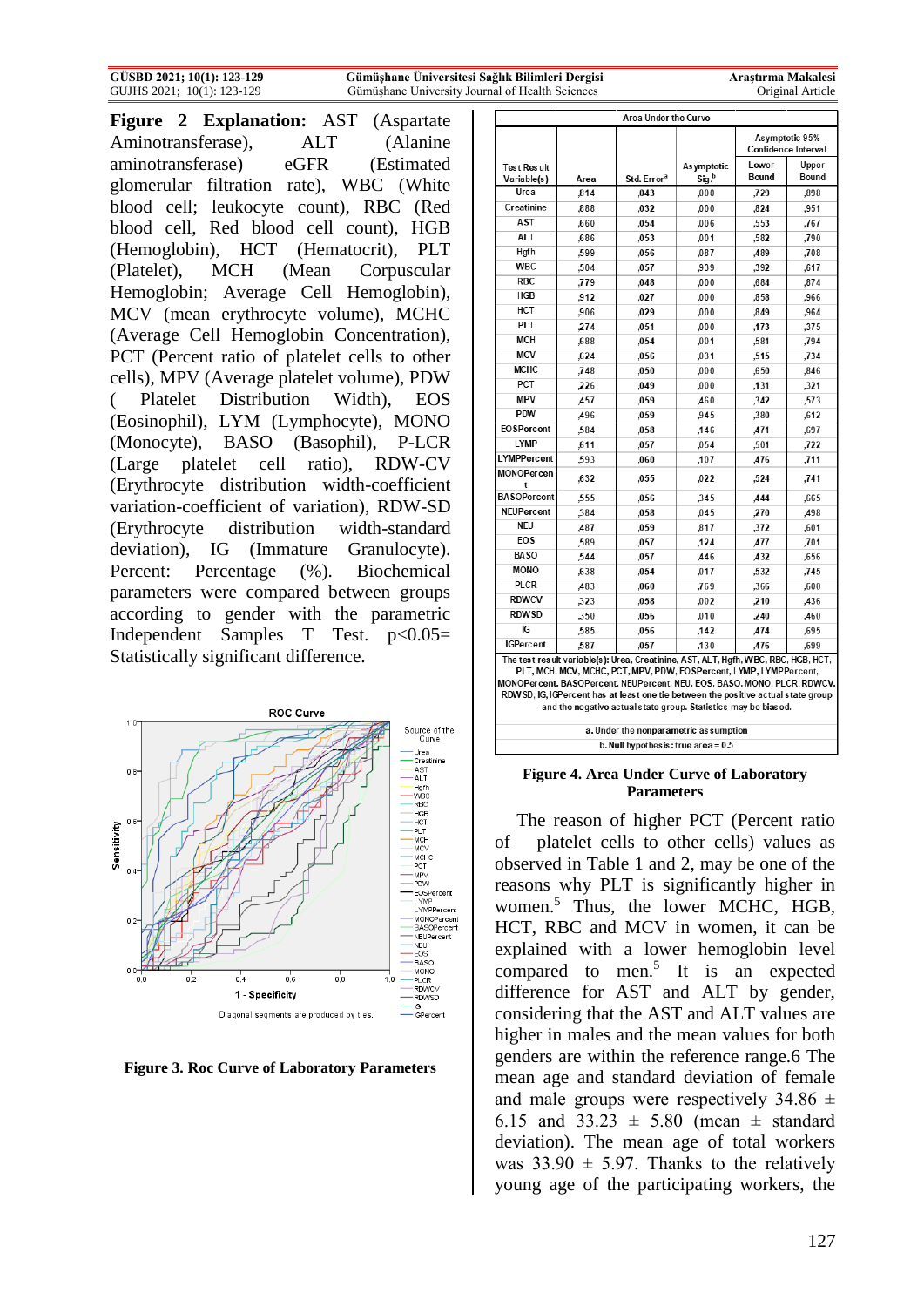laboratory results remained within the reference range.

Including the fasting blood glucose values in routine clinical laboratory tests requested scope of workplace medicine may be useful in the early diagnosis and prevention of increasingly frequent insulin resistance, obesity and type 2 diabetes mellitus.<sup>7</sup>

Examination in the workplace performed periodically under labor legislation provides information on the workplace conditions, as well as on organ function disorders, changes in blood cells, and blood structure in the overall employee population. The aim is early diagnosis and treatment of any disease. Periodic examinations and clinical laboratory tests on employees may help prevent the diagnoses of occupational disease in approximately 10 million employees and save more than 3 million lives annually on a global scale.<sup>1</sup> It is a legal obligation to carry out routine occupational health examinations of workers effectively and to evaluate the desired laboratory parameters in detail.<sup>8</sup> Although there are many studies on

occupational health and safety in the literature, biochemical parameters were not examined in these studies. $9-14$  Or, specific intoxications related to occupational health were examined.<sup>15</sup> For this reason, the biochemical data presented in our study are unique and important in terms of guiding occupational health safety.

The narrow age range of the workers in our study is a limitation. In new studies, the effects of age range on laboratory parameters can be examined with a wider sample. However, the strength of the study is that it is one of the first studies in the literature to include biochemical data of workers' routine occupational health screenings.

Laboratory parameters to be required in routine occupational health examinations should be determined by considering the nature of the work and the hazard class. Then the biochemical results should be carefully analyzed. In this way, early diagnosis, preventive medicine and treatment will be possible.

# **CONCLUSION**

Increasing research and publications on clinical laboratory data obtained in the course of workplace medical procedures will facilitate research within the framework of occupational health and safety and will help early diagnosis and treatment of diseases. Fasting blood glucose level should be included among the laboratory parameters required in routine occupational health screenings. Thus, it may be beneficial for the early diagnosis of insulin resistance obesity and type 2 diabetes. Our study contributes original and unique data to the literature in terms of clinical biochemistry knowledge in occupational health. Occupational Health and Safety (OHS) is defined as the science of forecasting, recognizing, evaluating and controlling the dangers that may impair the health and well-being of employees, that may arise in the workplace or that may arise from the workplace, taking into account the possible effects on the society and the

general environment. The main purpose in occupational health and safety is to protect all employees against occupational diseases, work accidents and work-related diseases. In this study, it was aimed to examine the biochemical data included in the routine health examinations, which are one of the main activities related to occupational health and safety, and to draw attention to the importance of these data. The main purpose of the occupational health and safety team and the workplace doctor is to create a healthy working environment in the workplace. In this way, work accidents, occupational diseases and work-related diseases can be prevented before they occur. For this reason, our research results are important for improving occupational health.